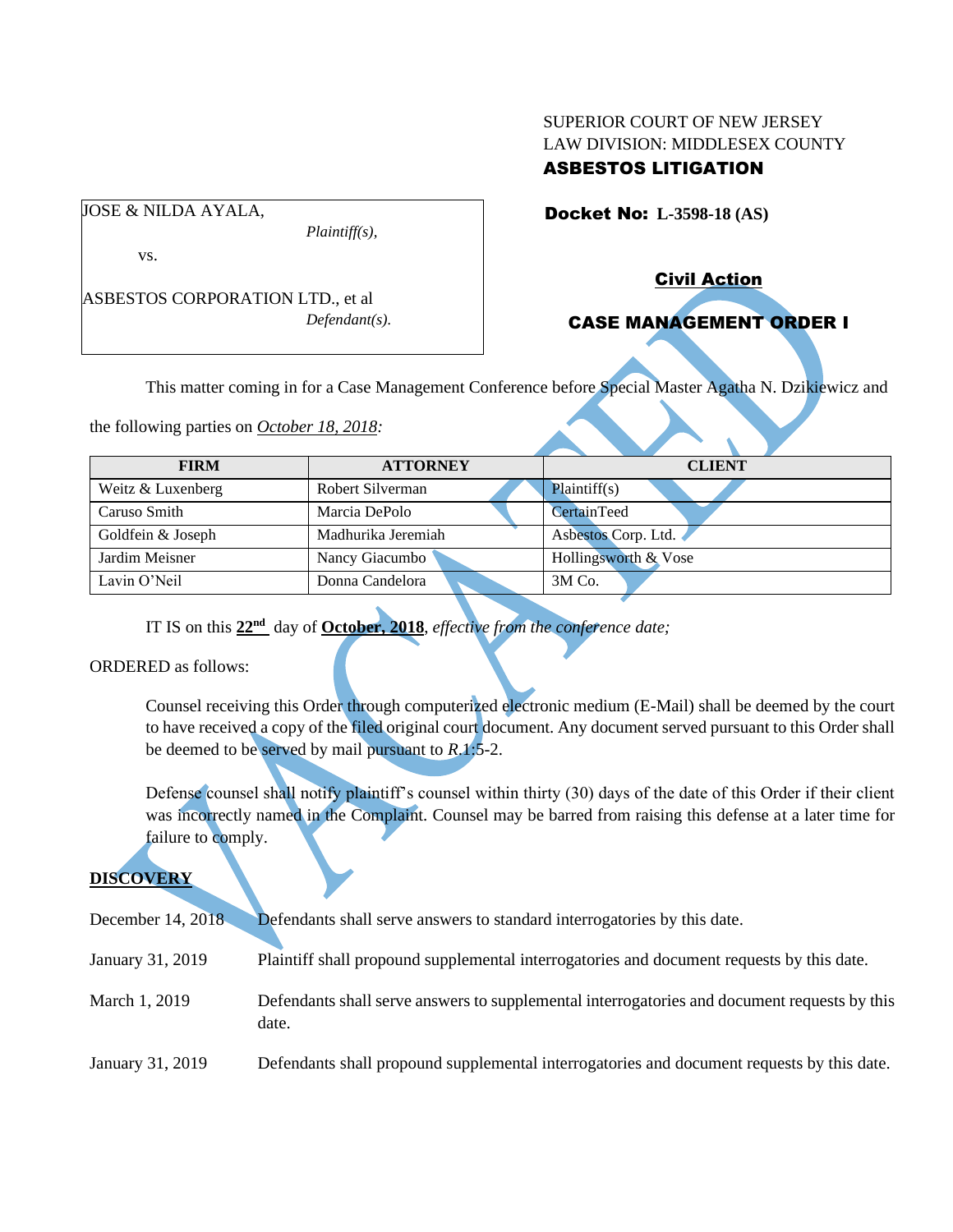| March 1, 2019  | Plaintiff shall serve answers to supplemental interrogatories and document requests by this<br>date.                                                                                                        |
|----------------|-------------------------------------------------------------------------------------------------------------------------------------------------------------------------------------------------------------|
| April 30, 2019 | Fact discovery, including depositions, shall be completed by this date. Plaintiff's counsel shall<br>contact the Special Master within one week of this deadline if all fact discovery is not<br>completed. |

April 30, 2019 Depositions of corporate representatives shall be completed by this date.

### **EARLY SETTLEMENT**

July 19, 2019 Settlement demands shall be served on all counsel and the Special Master by this date.

### **SUMMARY JUDGMENT MOTION PRACTICE**

| July 19, 2019         | Plaintiff's counsel shall advise, in writing, of intent not to oppose motions by this date. |
|-----------------------|---------------------------------------------------------------------------------------------|
|                       |                                                                                             |
| <b>August 2, 2019</b> | Summary judgment motions shall be filed no later than this date.                            |
|                       |                                                                                             |
| August 30, 2019       | Last return date for summary judgment motions.                                              |

#### **MEDICAL DEFENSE**

| June 28, 2019    | Plaintiff shall serve medical expert reports by this date.                                        |
|------------------|---------------------------------------------------------------------------------------------------|
|                  |                                                                                                   |
| June 28, 2019    | Upon request by defense counsel, plaintiff is to arrange for the transfer of pathology specimens  |
|                  | and x-rays, if any, by this date.                                                                 |
| October 15, 2019 | Defendants shall identify its medical experts and serve medical reports, if any, by this date. In |
|                  | addition, defendants shall notify plaintiff's counsel (as well as all counsel of record) of a     |
|                  | joinder in an expert medical defense by this date.                                                |
|                  |                                                                                                   |

# **LIABILITY EXPERT REPORTS**

June 28, 2019 Plaintiff shall identify its liability experts and serve liability expert reports or a certified expert statement by this date or waive any opportunity to rely on liability expert testimony.

October 15, 2019 Defendants shall identify its liability experts and serve liability expert reports, if any, by this date or waive any opportunity to rely on liability expert testimony.

#### **EXPERT DEPOSITIONS**

November 15, 2019 Expert depositions shall be completed by this date. To the extent that plaintiff and defendant generic experts have been deposed before, the parties seeking that deposition in this case must file an application before the Special Master and demonstrate the necessity for that deposition. To the extent possible, documents requested in a deposition notice directed to an expert shall be produced three days in advance of the expert deposition. The expert shall not be required to produce documents that are readily accessible in the public domain.

 $\_$  , and the set of the set of the set of the set of the set of the set of the set of the set of the set of the set of the set of the set of the set of the set of the set of the set of the set of the set of the set of th